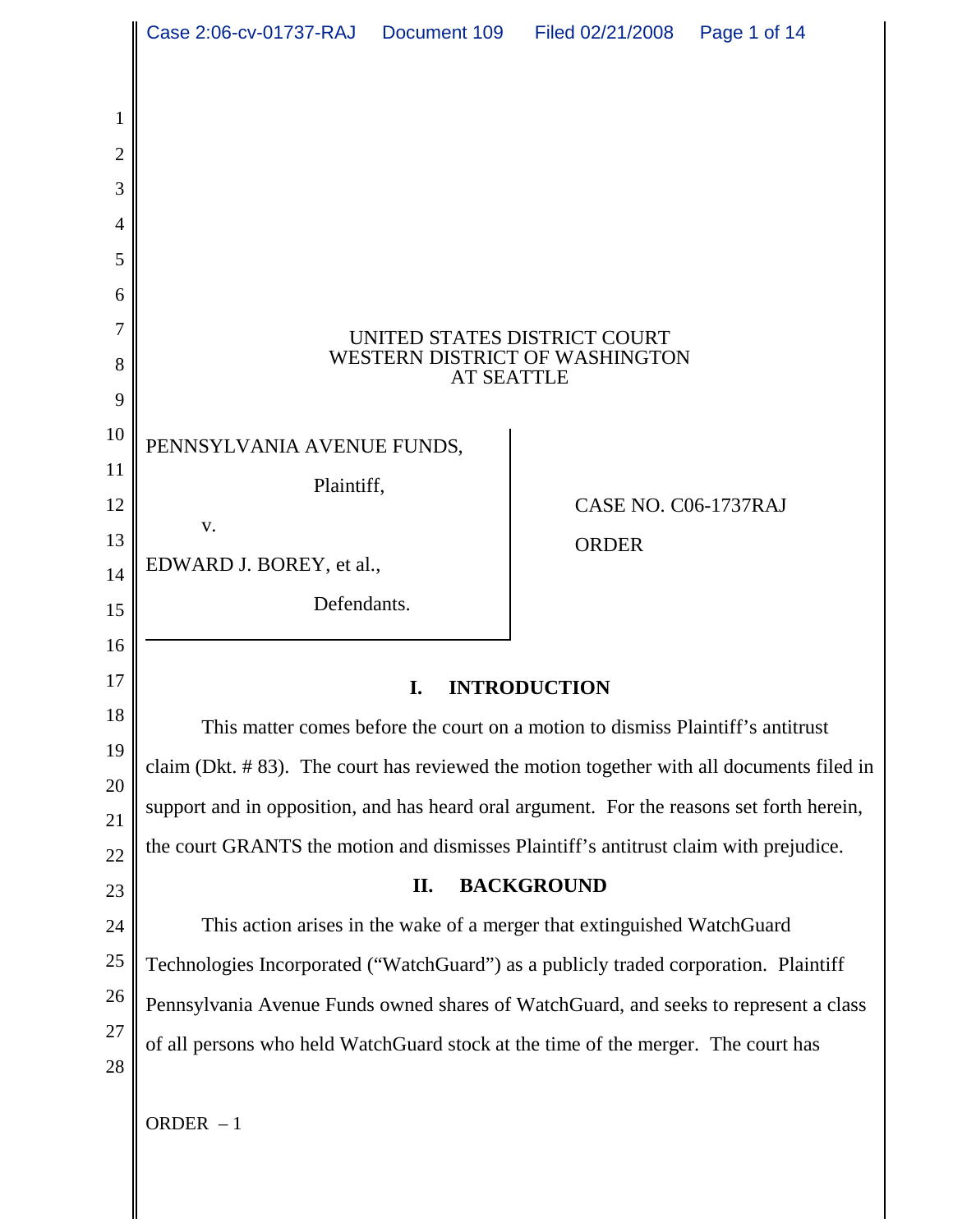described the merger in prior orders, and declines to repeat that discussion here. For purposes of this motion, it suffices to focus on the actions of two groups of Defendants, to whom the court will refer collectively as "FP" and "Vector." In describing their actions, the court relies solely on Plaintiff's operative complaint<sup>1</sup> ("Complaint").

At some point in the latter half of 2005, WatchGuard's board of directors determined that they should either sell the company or merge with another company. ¶ 32 ("By the end of 2005, the Directors came to believe that it was an opportune time to sell WatchGuard and solicit offers for that purpose."), ¶ 35. This led to an acquisition process in which numerous potential purchasers expressed interest in WatchGuard. The Complaint focuses on only a few of those suitors, (*e.g.*, ¶¶ 34, 35, 36, 47, 50), but Plaintiff admitted at oral argument that as many as 50 suitors expressed some level of interest, consistent with Defendant's statements that 18 private equity funds and 17 strategic partners participated in the process. Defs.' Mot. at 1.

Among these suitors, Vector and FP offered formal acquisition bids. At the outset of the "auction" of WatchGuard, FP and Vector were competitors. Each expressed interest in acquiring the company, and each made more than one formal bid, starting as high as \$5.10 per share. ¶¶ 36, 46, 47, 50. As of June 26, 2006, FP had made a \$4.60 per share bid, and Vector had made a \$4.65 per share bid. ¶ 50.

The critical allegation for purposes of this motion is that, on June 26, 2006, Vector and FP "entered into a contract, combination or conspiracy to artificially fix the price, refrain from bidding, or rig the tender offer bids for WatchGuard shares." ¶ 54. Plaintiff claims that Vector agreed to stop pursuing WatchGuard, and stand aside while FP made a lower bid. *Id.* FP later lowered its bid to \$4.25 per share, WatchGuard's board accepted

ORDER – 2

1

2

3

4

5

6

7

8

 $\overline{Q}$ 

10

11

<sup>&</sup>lt;sup>1</sup>Plaintiff relies upon its first amended complaint (Dkt. #52). The court will use bare "[" symbols when citing this pleading.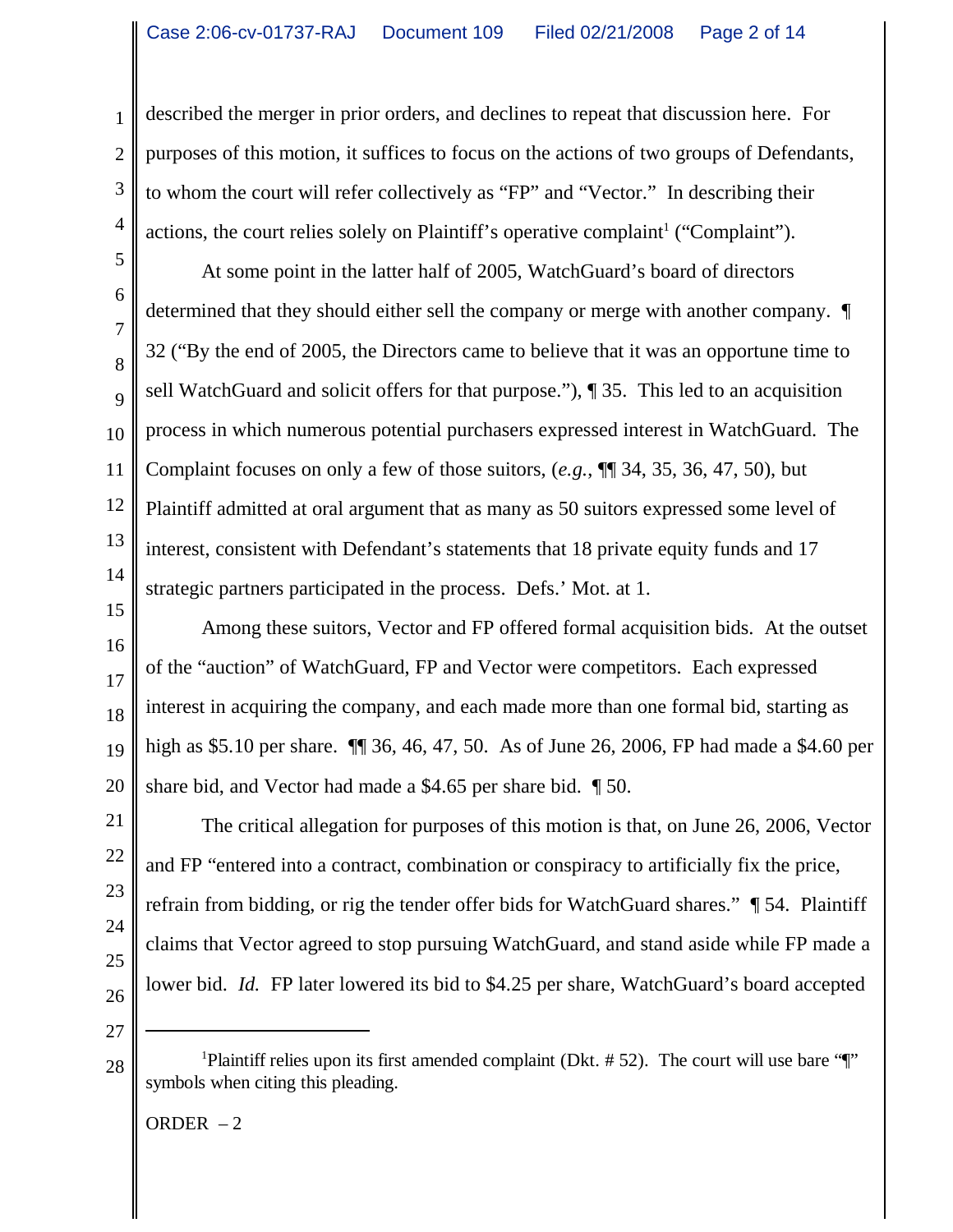3 the bid on July 25, 2006, and WatchGuard's shareholders voted in favor of the merger, which closed in October 2006.  $\P$  56, 69. On August 16, 2006, Vector announced an agreement to fund half of FP's acquisition of WatchGuard in exchange for a 50% interest in WatchGuard after the merger. ¶ 65. WatchGuard's directors disclosed the agreement again in their September 1, 2006 proxy statement soliciting votes in favor of the merger.

#### **III. DISCUSSION**

8  $\overline{Q}$ 10 11 Plaintiff claims that the agreement of FP and Vector to combine for purposes of acquiring WatchGuard was anticompetitive conduct in violation of Section 1 of the Sherman Act, 15 U.S.C. § 1. Vector and FP move to dismiss the antitrust claim under Fed. R. Civ. P. 12(b)(6).

## **A. Standard of Review on a Motion to Dismiss**

13 14 15 16 17 18 19 20 21 22 23 24 25 Where a defendant alleges that a plaintiff's factual allegations are insufficient to state a claim, the court reviews the allegations under the liberal pleading standard of Fed. R. Civ. P.  $8(a)$ .<sup>2</sup> The court construes all allegations in the light most favorable to the nonmoving party. *Livid Holdings Ltd. v. Salomon Smith Barney, Inc.*, 416 F.3d 940, 946 (9th Cir. 2005). The court must accept all well-pleaded facts as true and draw all reasonable inferences in favor of the plaintiff. *Wyler Summit P'ship v. Turner Broad. Sys., Inc.*, 135 F.3d 658, 661 (9th Cir. 1998).A complaint need not contain detailed factual allegations, but it must provide the grounds for entitlement to relief and not merely a "formulaic recitation" of the elements of a cause of action. *Bell Atlantic Corp. v. Twombly*, 127 S. Ct. 1955, 1964-65 (2007). Plaintiffs must allege "enough facts to state a claim to relief that is plausible on its face." *Id*. at 1974.

26

1

2

4

5

6

7

12

27 28

<sup>2</sup>No party contends that a heightened pleading standard governs Plaintiff's antitrust claim. ORDER  $-3$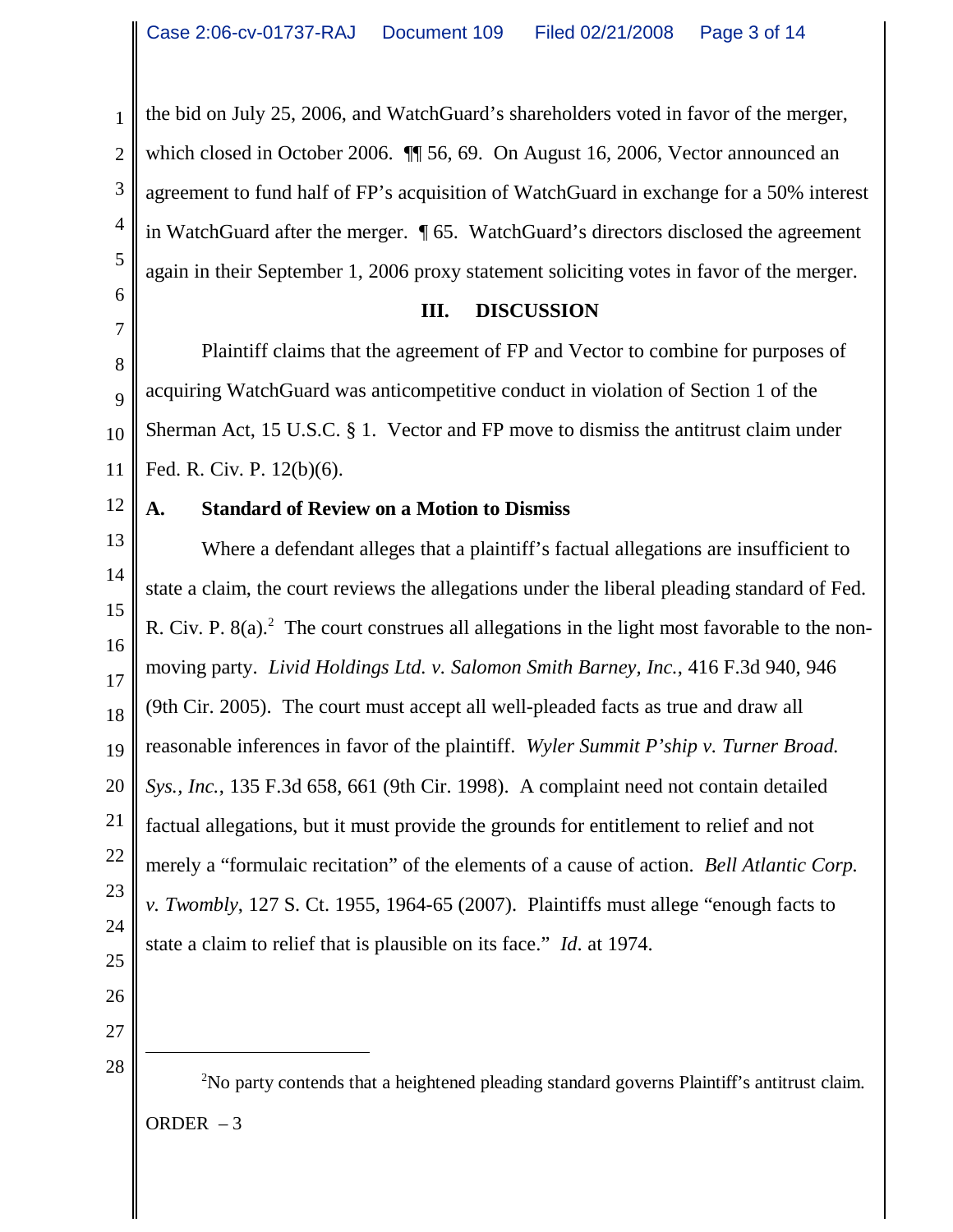Alternatively, where a defendant successfully challenges a plaintiff's legal theory, rather than the sufficiency of the plaintiff's allegations, the court must also dismiss the complaint. *Balistreri v. Pacifica Police Dep't*, 901 F.2d 696, 699 (9th Cir. 1990) ("Dismissal can be based on the lack of a cognizable legal theory or the absence of sufficient facts alleged under a cognizable legal theory.").

6 7 8 The court's review of the record on a Rule 12(b)(6) motion is generally limited to the complaint itself. *Marder v. Lopez*, 450 F.3d 445, 448 (9th Cir. 2006). The court may, however, consider evidence on which the complaint necessarily relies as long as  $(1)$  the complaint refers to the document; (2) the document is central to the plaintiff's claim; and (3) no party questions the authenticity of the copy attached to the  $12(b)(6)$ motion." *Id.* The court may also rely on facts subject to judicial notice. *United States v. Ritchie*, 342 F.3d 903, 908 (9th Cir. 2003). Finally, the court may consider a plaintiff's clarifications in briefing and at oral argument. *Pegram v. Herdrich*, 530 U.S. 211, 230 n.10 (citing, *inter alia*, *Alicke v. MCI Commc'ns Corp.*, 111 F.3d 909, 911 (D.C. Cir. 1997), in which court relied on statements in oral argument to clarify complaint).

# **B. The Court Declines to Decide Whether Securities Law Precludes the Application of Antitrust Law in This Case.**

Before considering the sufficiency of Plaintiff's antitrust claim, the court addresses Defendants' contention that securities laws preclude application of antitrust law. In cases like this one, where antitrust and securities regulation may overlap, courts have developed an inquiry to evaluate the extent of the overlap. Where a court finds a "clear repugnancy" between the application of securities law and antitrust law to the defendants' conduct, securities law prevails, and precludes the application of antitrust statutes. *Credit Suisse Securities (USA) LLC, v. Billing*, 127 S.Ct. 2383, 2392 (2007). To determine whether there is a clear repugnancy between the two legal regimes, there are four critical factors:

1

2

3

4

5

28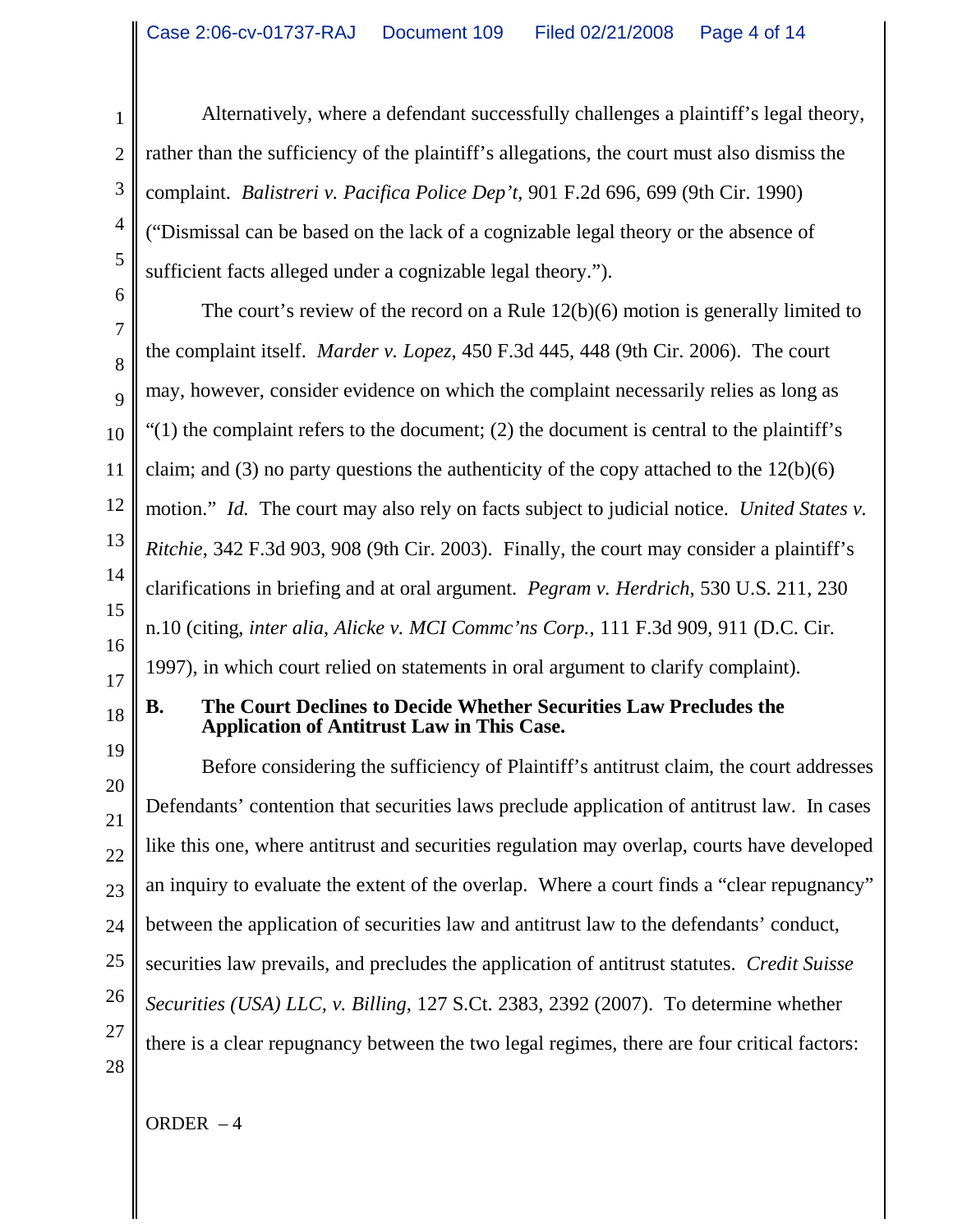(1) an area of conduct squarely within the heartland of securities regulations; (2) clear and adequate SEC authority to regulate; (3) active and ongoing agency regulation; and (4) a serious conflict between the antitrust and regulatory regimes.

*Id.* at 2397. In shorthand form, the four factors test for SEC "legal regulatory authority," "exercise of that authority," the existence of a serious conflict between antitrust and securities regimes, and "heartland securities activity." *Id.* at 2393.

7 8 9 10 11 12 13 14 15 16 17 The Defendants' attempt to invoke *Credit Suisse* preclusion founders on their inability to show that the SEC has regulatory power over the conduct of FP and Vector. All parties concede that the SEC has sweeping power to regulate *disclosure* of bidding agreements like the one between FP and Vector. *See*, *e.g.*, 17 C.F.R. § 240.14d-100 (establishing form for tender offer statement); 17 C.F.R. § 240.14a-101 (establishing form for proxy statement). No party, however, has put forth a compelling argument that the SEC has authority to prevent bidders like FP and Vector from joining forces. If the SEC's power is limited to requiring disclosure, then the agency's exercise of that power does not conflict with antitrust law, under which disclosure is neither a remedy for anticompetitive conduct nor a defense to the imposition of liability.

18 19 20 21 22 23 24 Defendants point to no source of authority that permits the SEC to substantively regulate bidding combinations like the one before the court. The Williams Act (15 U.S.C. §§ 78m(d)-(e), 78n(d)-(f))<sup>3</sup>, which governs tender offers for a significant portion of a company's securities, applies not only to individual bidders, but to "persons act[ing] as a partnership, limited partnership, syndicate, or other group for the purpose of acquiring, holding, or disposing of securities of an issuer." 15 U.S.C. § 78n(d)(2).

25 26

1

2

3

4

5

6

ORDER  $-5$ 

<sup>27</sup> 28 <sup>3</sup>In a separate motion to dismiss Plaintiff's federal securities claims, Vector argued that the Williams Act has no application to the WatchGuard merger. If Vector were right, a question that the court did not resolve in granting that motion, it would only strengthen Plaintiff's assertion that securities laws do not reach the anticompetitive conduct of FP and Vector.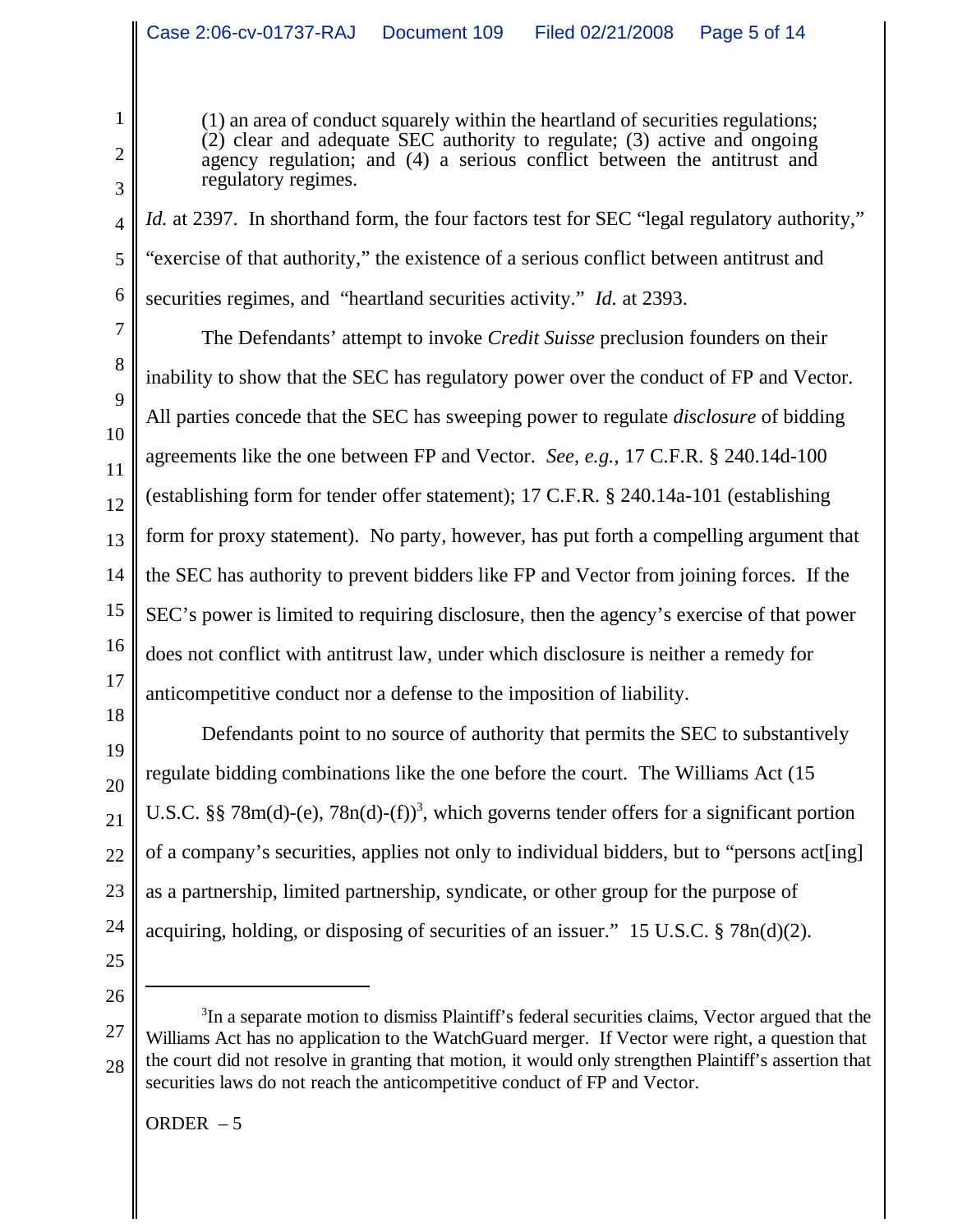Although the Act recognizes that bidders might join forces, the best indication of a power to regulate their conduct is an authorization to issue rules proscribing "fraudulent, deceptive, or manipulative acts or practices" in connection with tender offers. 15 U.S.C. § 78n(e). This provision, however, has been interpreted to authorize only disclosure regulations:

Nowhere in the legislative history is there the slightest suggestion that § 14(e) serves any purpose other than disclosure, or that the term "manipulative" should be read as an invitation to the courts to oversee the substantive fairness of tender offers; the quality of any offer is a matter for the marketplace.

10 11 12 13 14 *Schreiber v. Burlington Northern, Inc.*, 472 U.S. 1, 11 (1985). The Supreme Court has interpreted the Williams Act to let the marketplace, not the SEC, govern the substantive fairness of a tender offer. Anticompetitive conduct in the marketplace is the realm of antitrust.

15 16 17 18 19 20 21 22 23 24 Rather than cite a specific source of preclusive regulatory authority, Defendants rely upon *Finnegan v. Campeau Corp.*, 915 F.2d 824 (2d Cir. 1990), in which the Second Circuit found preclusion of antitrust law in circumstances similar to the case at bar. In *Finnegan*, two rival bidders initially drove up the price for the target corporation. *Id.* at 826. After realizing that "raising the price of the target company was economically disadvantageous to them," they agreed that one company would withdraw its latest bid in exchange for a cash payment and two divisions of the target company. *Id.* Just as in this case, two rival bidders joined forces in a manner that deprived the shareholders of the target company of a potentially higher acquisition price.

25 26 27 28 Despite the price-depressing effect of the acquirors' conduct, the *Finnegan* court concluded that securities law precluded the application of antitrust law. The court noted that the Williams Act contemplates concerted action by groups of acquirors. *Id.* at 829- 30. It also noted that Congress empowered the SEC to "regulate agreements between

ORDER  $-6$ 

1

2

3

4

5

6

7

8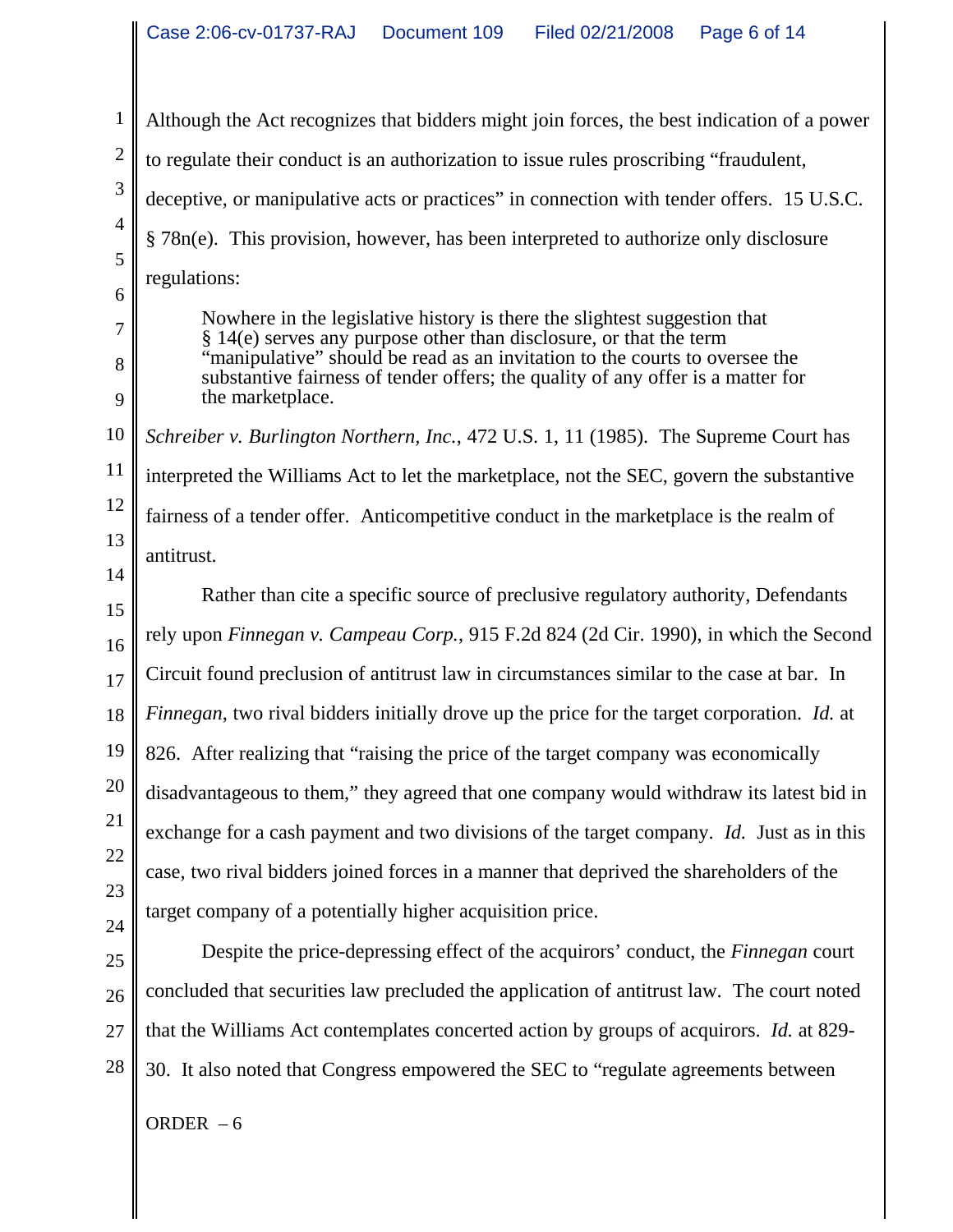3 5 10 bidders by virtue of its authority to define fraudulent, deceptive or manipulative practices and to prescribe means to prevent such practices." *Id.* at 830. To support its finding of substantive regulatory authority, the court pointed to regulations promulgated under the Williams Act governing procedures for tender offers. *Id.* at 831. Although the cited regulations did not impact the anticompetitive conduct alleged in *Finnegan*, the court nonetheless concluded that because the SEC had the power to regulate "bidders' agreements," and had "implicitly authorized them by requiring their disclosure," antitrust suits aimed at concerted action by acquirors would "conflict with the proper functioning of the securities laws." *Id*.

11 12 13 14 15 16 17 18 19 20 21 22 23  $24$ 25 26 27 28 Several considerations prevent this court from reaching the same conclusion as the *Finnegan* court. *Finnegan* came almost two decades before the Supreme Court's decision in *Credit Suisse*. Although nothing in *Credit Suisse* suggests a sea change in preclusion analysis, the Court emphasized that preclusion depends on showing SEC regulatory authority and enforcement over "all of the activities" that a plaintiff challenges as anticompetitive. 127 S.Ct. at 2392-93. In *Credit Suisse*, which examined "anticompetitive charges" levied on participants in initial public offerings of stock, *id.* at 2389, the Court pointed to SEC regulations on "virtually every aspect of the practices in which [the defendants] engaged." *Id.* at 2392. The Court looked not only at SEC regulations that "defined in detail" what conduct was permissible, but at actions by the SEC and private litigants to enforce those regulations. *Id.* at 2393. The *Finnegan* court provides no similar analysis of SEC regulatory authority or enforcement over efforts by competing bidders to join forces in a contest for corporate control. More importantly, however, Defendants have not convinced the court either that the SEC possesses authority over the anticompetitive conduct that Plaintiff alleges, or that it has exercised

1

2

4

6

7

8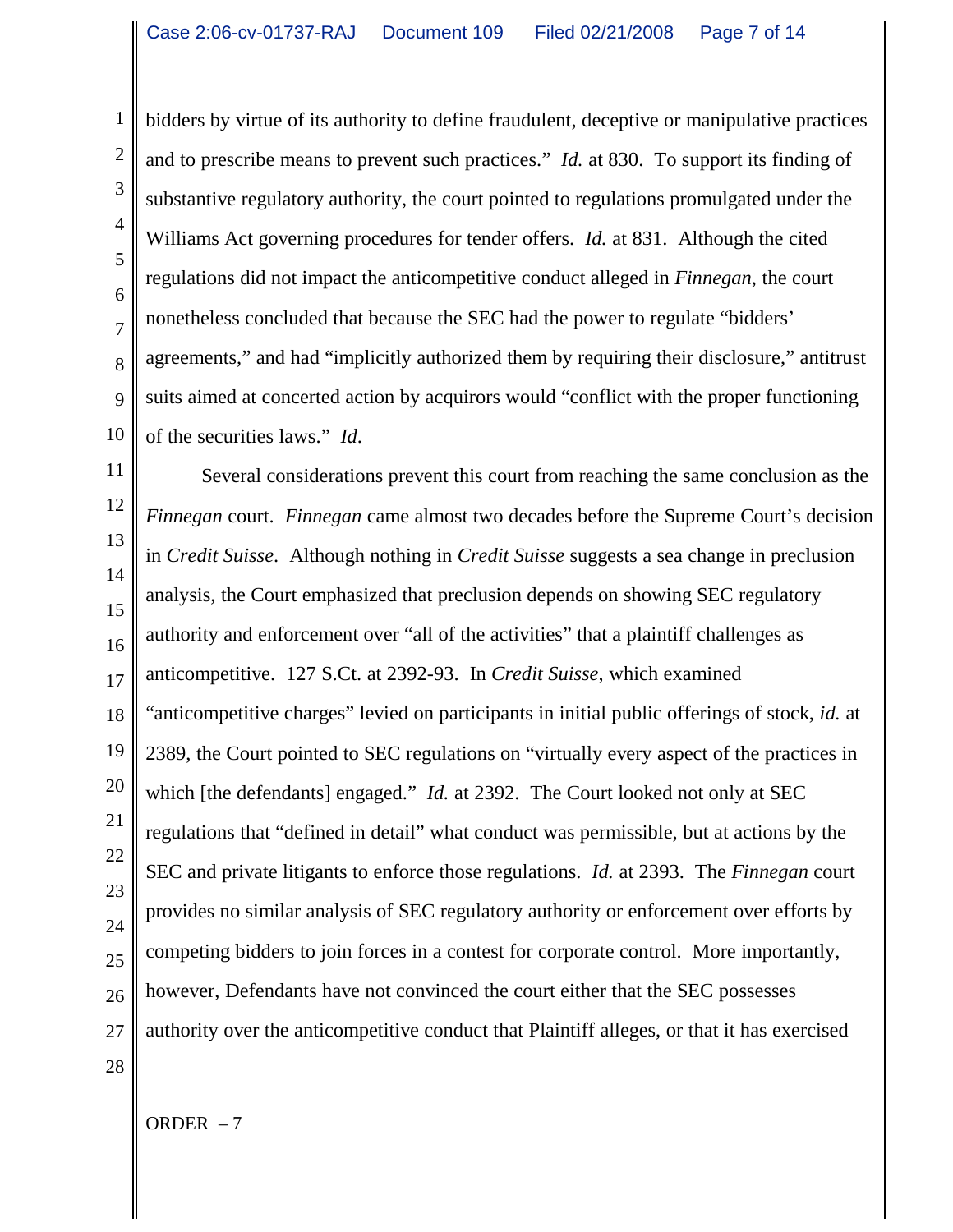that authority. For that reason, the court declines to decide whether securities law precludes Plaintiff's antitrust claim.

3

1

2

## **C. Plaintiffs Have Not Stated a Claim Under Section 1 of the Sherman Act.**

4 5 6 7 8 9 10 11 12 13 14 15 The court now turns to an application of antitrust law to Plaintiff's allegations. Section 1 of the Sherman Act literally prohibits "[e]very contract, combination in the form of trust or otherwise, or conspiracy in restraint of trade or commerce . . . ." 15 U.S.C. § 1. Courts apply the literal restriction, however, only to a narrow category of conduct that is *per se* unlawful. *Texaco Inc. v. Dagher*, 547 U.S. 1, 5 (2006). *Per se* liability applies to "agreements that are so plainly anticompetitive that no elaborate study of the industry is needed to establish their illegality." *Id.* (citation and internal quotation omitted). Courts presumptively do not apply the *per se* rule, instead applying a "rule of reason" analysis that requires an examination of the economic effect of the challenged conduct and the market in which it occurs. *Id.*

16 17 18 19 20 21 Before conducting its analysis, the court emphasizes that it accepts for purposes of this motion that Vector and FP agreed to fix the merger price for FP, and that the result is that WatchGuard shareholders received less money than if Vector and FP had continued to compete. Plaintiff has adequately alleged "price fixing in a literal sense," and the court's task is to determine whether Defendants engaged in "price fixing in the antitrust sense." *Texaco*, 547 U.S. at 6.

22 23

## **1. Plaintiff Has Not Alleged Conduct that is Per Se Unlawful.**

24 25 26 27 28 Analysis of Defendants' agreement to acquire WatchGuard under the *per se* rule is presumptively inappropriate. *Nova Designs, Inc. v. Scuba Retailers Ass'n*, 202 F.3d 1088, 1091 (9th Cir. 2000). When applying the *per se* rule, a court ignores the "reasonableness of [the challenged] restraint in light of the real market forces at work" in the case before it, *Leegin Creative Leather Prods., Inc. v. PSKS, Inc.*, 127 S.Ct. 2705,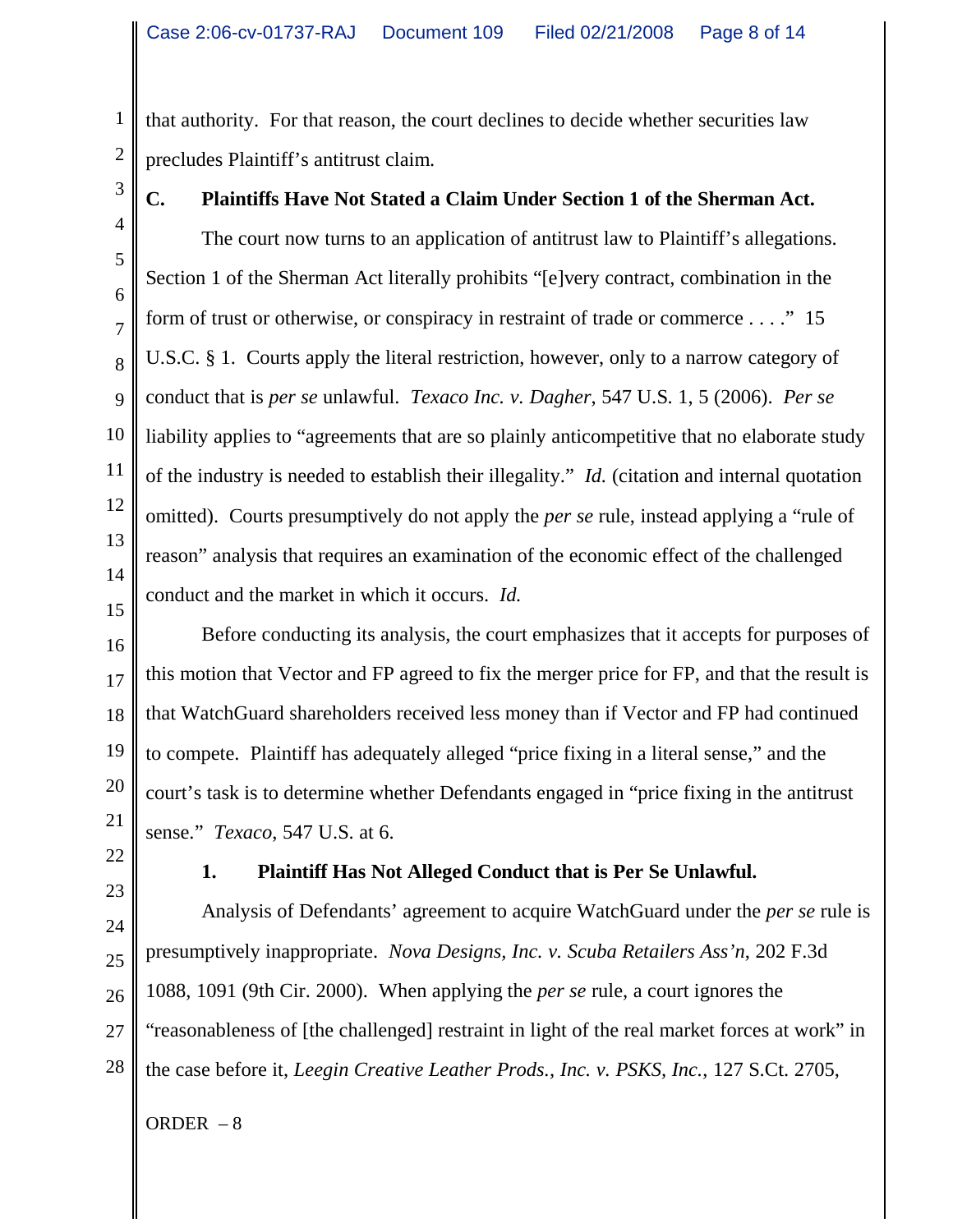2713 (2007), and declares the challenged practice unlawful. Because application of the *per se* rule means that the court will not engage in nuanced analysis of the defendants' anticompetitive conduct in context, "the *per se* rule is appropriate only after courts have had considerable experience with the type of restraint at issue . . . ." *Id.* at 2713.

6 7 8 9 10 11 12 13 14 15 16 17 18 Plaintiff stands at a disadvantage in invoking the *per se* rule, because no court has applied the rule to a price-fixing agreement in a contest for corporate control. Indeed, neither party cites authority in which a court has considered the issue. This court notes, however, that in at least two cases the parties have cited, competitors for corporate control agreed to cease competition in exchange for economic considerations. The court has already examined the Second Circuit's decision in *Finnegan*, in which two competitors agreed to stop their escalating bids and divide the target company between them. 925 F.2d at 826. In another case, rival bidders "effectively ended the bidding" for the target corporation by agreeing to a "carve-up" of the target. *In re Lukens Inc. S'holders Litig.*, 757 A.2d 720, 726 (Del. Ch. 1999). These cases demonstrate that the price fixing practice that Plaintiff challenges is not uncommon, and yet it appears that no court has considered whether it is *per se* unlawful, much less applied a *per se* rule.

19 20 21 22 23 24 25 26 27 28 Where no precedent mandates a *per se* analysis, the court must determine, "in the first instance, the economic effects" of price fixing among rivals for control of a target corporation, to determine whether the practice is *per se* unlawful. *Leegin Creative*, 127 S.Ct. at 2714. The court cannot consider the particular effects of Defendants' conduct in the case before it, but must instead consider whether conduct like the Defendants', *in general*, has "manifestly anticompetitive effects" and "lack[s] any redeeming virtue." *Id.* at 2713. So long as there are "plausible arguments that a practice enhances overall efficiency and makes markets more competitive," application of the *per se* rule is not appropriate. *Paladin Assocs., Inc. v. Mont. Power Co.*, 328 F.3d 1145, 1155 (9th Cir.

ORDER – 9

1

2

3

4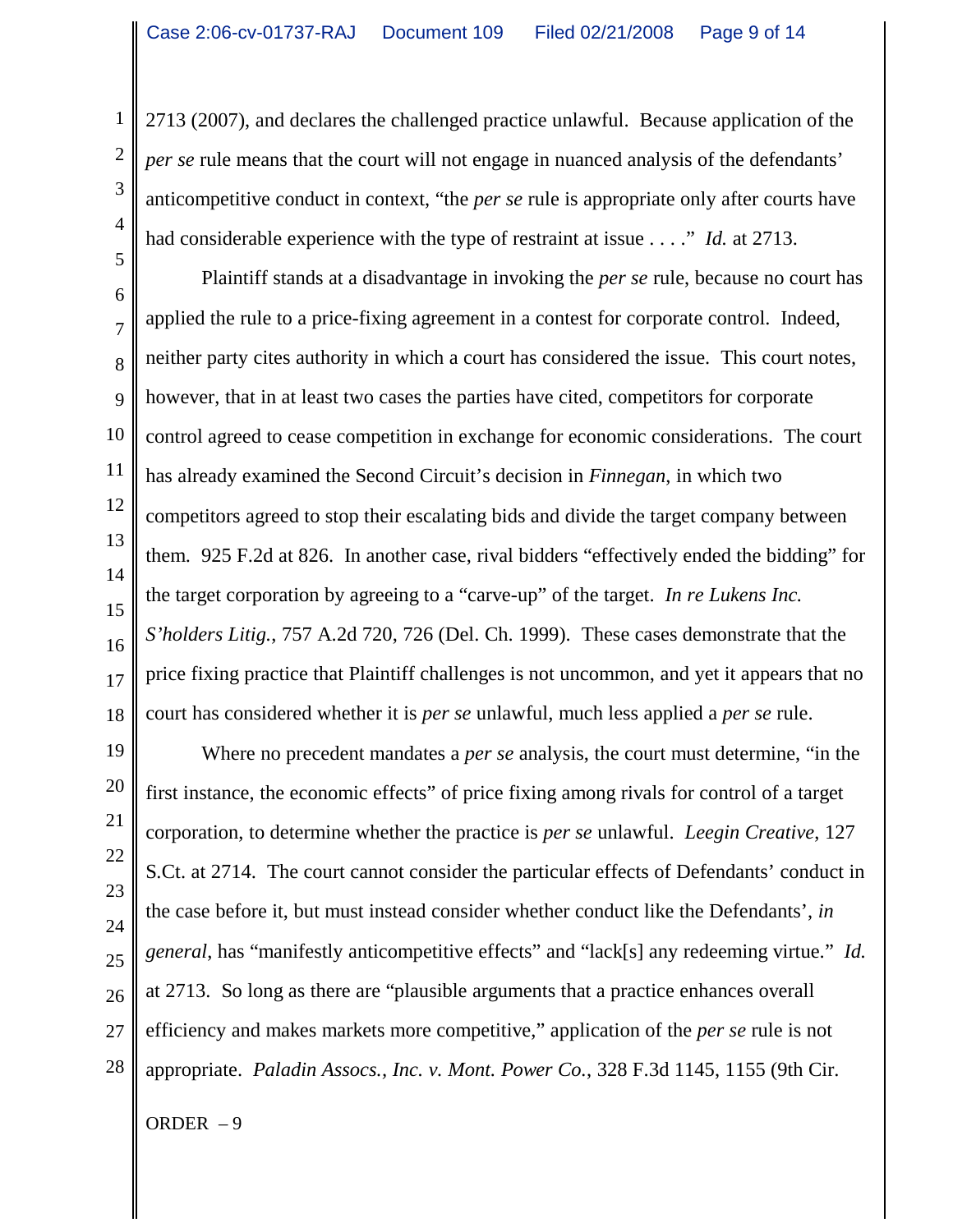2003). *Per se* treatment is appropriate only when the challenged practice "facially appears to be one that would always or almost always tend to restrict competition and decrease output . . . ." *Broad. Music, Inc. v. Columbia Broad. System, Inc.*, 441 U.S. 1, 19-20 (1979).

6 7 8 9 10 11 12 13 14 15 16 17 18 19 20 Price fixing among rival bidders in a contest for corporate control is not, in general, anticompetitive. Plaintiff admits as much by agreeing that when potential rivals agree to join forces *before* entering a contest for corporate control, they have acted lawfully. Pltf.'s Opp'n at 8 (describing this practice as a "joint bid"); ¶ 73 ("Plaintiff is not alleging joint bidding or other joint venture . . . that would be permissible under the antitrust laws.").<sup>4</sup> Putting aside Plaintiff's admission, it is apparent that bidders who join forces can promote rather than suppress competition. For example, in a corporate auction involving numerous well-heeled bidders, less wealthy bidders cannot compete. By joining forces, and thus combining resources, poorer contestants can gain access to the contest, thus increasing competition. Similarly, where the acquisition of a corporate asset imposes risks that are too great for a single potential acquiror to bear, bidders who join forces can spread risk between themselves, thus promoting competition. In either scenario, a competitor who initially enters a control contest alone might well join forces with a rival when escalating prices exceed its resources or risk tolerance.

Price agreements between competitors in a corporate control context are not *per se* illegal. The examples above show that the practice is not invariably anticompetitive. Plaintiff alleges that the circumstances of this case are quite different than the examples above, but this is irrelevant in determining whether the *per se* rule applies. *Nat'l*

26

21

22

23

24

25

1

2

3

4

5

<sup>27</sup> 28 <sup>4</sup>The parties debate whether the agreement between Vector and FP was a "joint bid" or an example of "bid rigging." The court declines to use either label, because the question before the court is whether the agreement between FP and Vector violates the Sherman Act. Semantics play no part in resolving this question.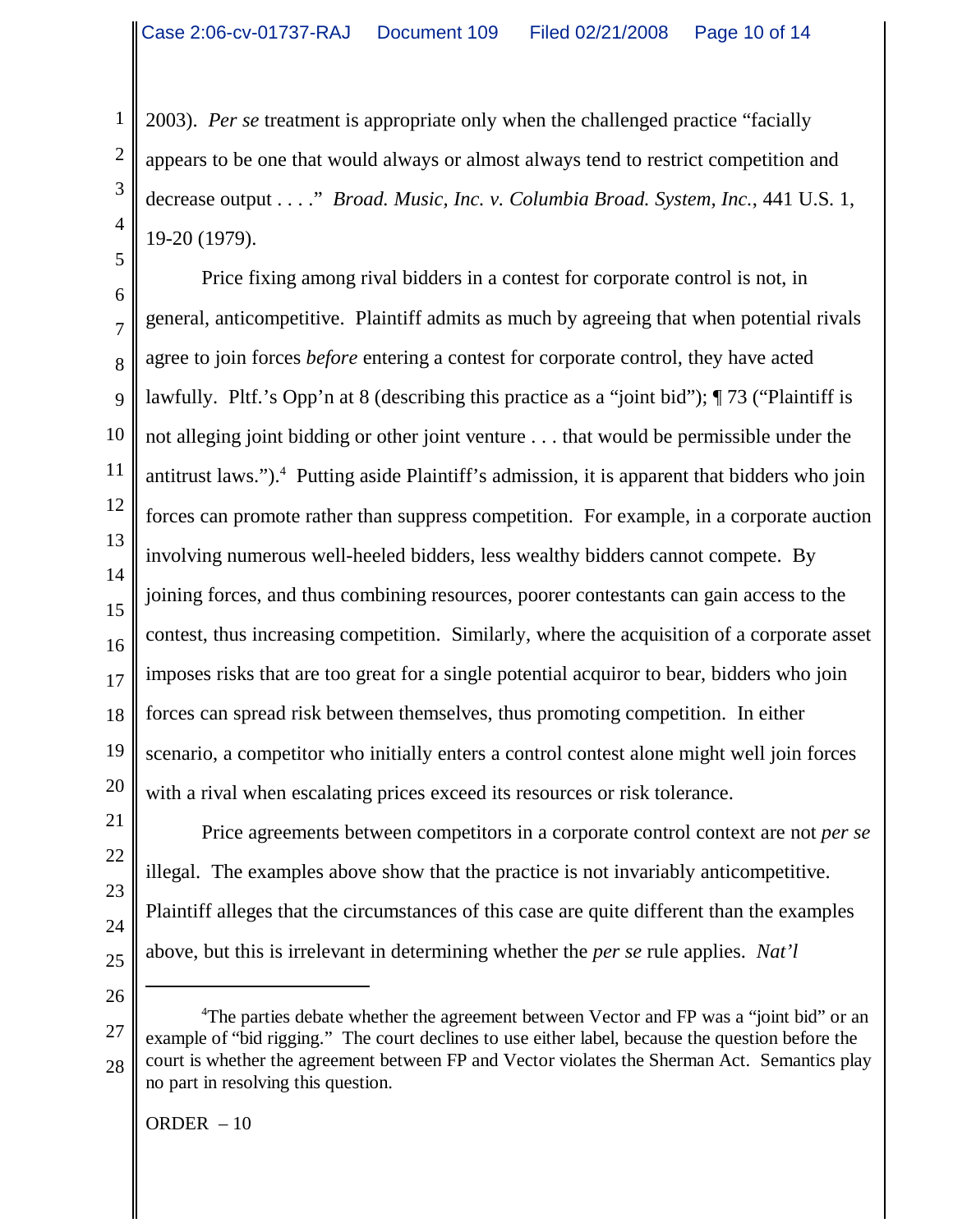*Collegiate Athletic Ass'n v. Bd. of Regents of Univ. of Okla.*, 468 U.S. 85, 103-04, 82 L. Ed. 2d 70, 104 S. Ct. 2948 (1984) ("*Per se* rules are invoked when surrounding circumstances make the likelihood of anticompetitive conduct so great as to render unjustified further examination of the challenged conduct."). Indeed, Plaintiff's effort to show that the agreement between Vector and FP was anticompetitive in the context of the contest for control of WatchGuard only emphasizes that the court must apply a particularized rule of reason analysis, rather than the *per se* rule. *Broad. Music*, 441 U.S. at 19 n.33.

10

1

2

3

4

5

6

7

8

9

#### **2. Plaintiff's Allegations Do Not Withstand a Rule of Reason Analysis.**

11 12 13 14 15 16 17 18 19 20 Under the rule of reason, a plaintiff asserting a Section 1 claim must, at the threshold, "allege that the defendant has market power within a 'relevant market.'" *Newcal Indus., Inc. v. Ikon Office Solution*, No. 05-16208, 2008 U.S. App. LEXIS 1257, at \*5 (9th Cir. Jan. 23, 2008). The plaintiff must allege both the existence of a relevant market and "that the defendant has power within that market." *Id.* A plaintiff can prove market power by direct or circumstantial evidence. *Rebel Oil Co. v. Atlantic Richfield Co.*, 51 F.3d 1421, 1434 (9th Cir. 1995). In either case, the plaintiff must show that the defendants control enough of the market that their anticompetitive conduct actually injures competitors or consumers. *Id.*; *see also id.* at 1444 (holding that the market power requirement applies equally to claims under § 1 and § 2 of the Sherman Act).

Plaintiff's description of the alleged relevant market as "the market for corporate control of WatchGuard and other technology companies," ¶ 76, is fatal to its Sherman Act claim. There is no allegation from which the court could reasonably infer that Vector and FP have power in this market. Plaintiff alleges that in 2006 alone, "nearly \$159 billion has poured into private equity funds."  $\P$  71. Plaintiff offers no allegations from which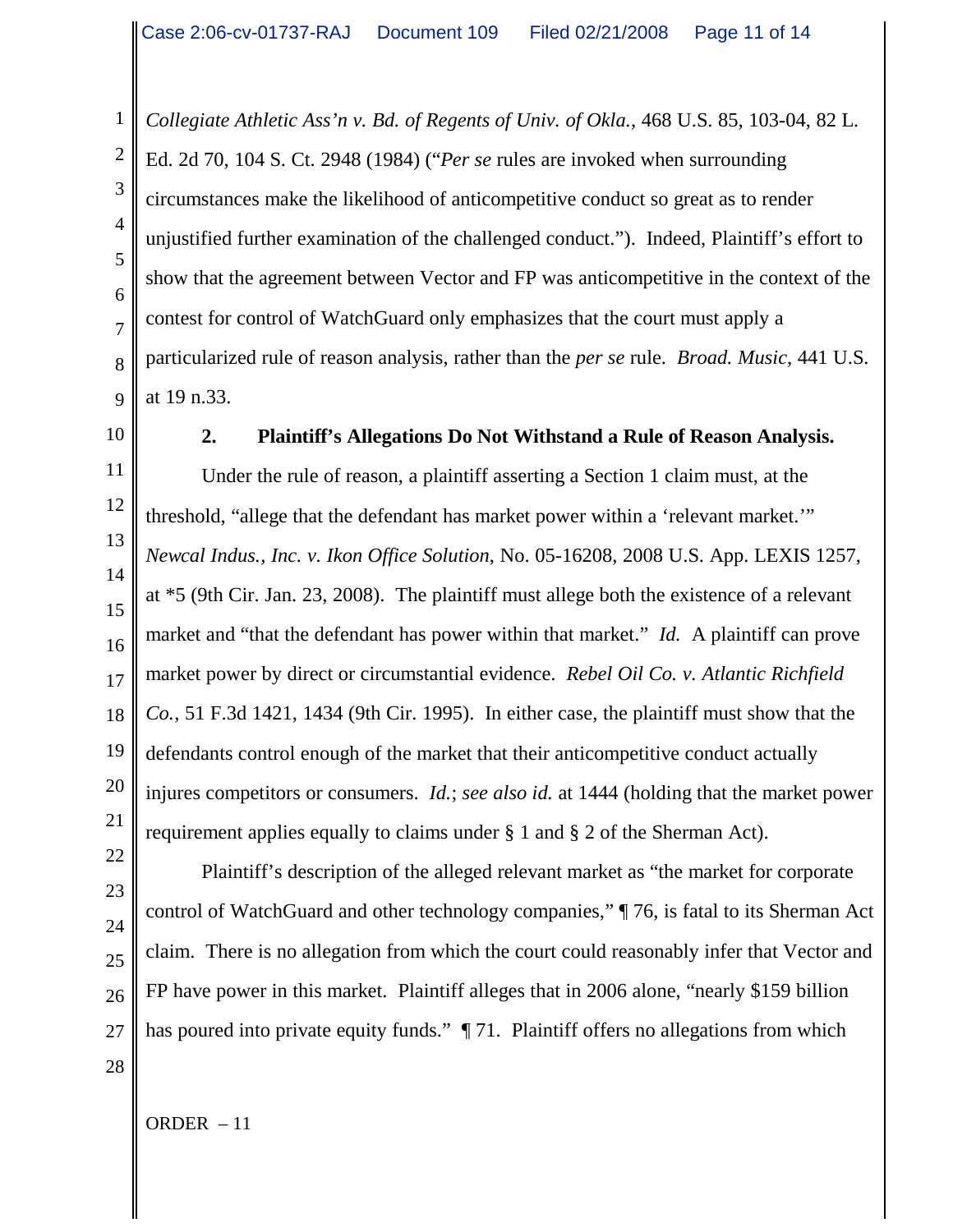the court could infer that the combined resources of FP and Vector are more than a minuscule fraction of this market.

3 4 5 6 7 8 9 10 11 12 13 14 15 16 17 18 19 20 21 22 23  $24$ 25 26 27 Construing the Complaint in the light most favorable to Plaintiff, Plaintiff may be alleging that the relevant market is the "market for corporate control of WatchGuard" alone. ¶ 142. Assuming for the sake of argument that such a narrow definition of a relevant market is appropriate, *cf. Newcal*, 2008 U.S. App. LEXIS at \*7-8 (discussing when it is "legally permissible to premise antitrust allegations on a submarket"), Plaintiff still has failed to show that FP and Vector have market power. Plaintiff errs in focusing on the conclusion of the contest for control of WatchGuard, in which Vector and FP were the only bidders remaining. Vector and FP had an apparent stranglehold on this submarket, to be sure, but only because dozens of other suitors who expressed interest in WatchGuard refused to make bids. There is no inference that Vector and FP had market power among these suitors. There is also no inference that these potential acquirors declined to enter the fray because of the anticompetitive conduct of Vector and FP. Instead, the inference is that most suitors refused to bid because WatchGuard was not an attractive asset. The result was a contest for corporate control in which it appeared that there were only two bidders, but the appearance is a mirage. Any acquiror who believed that WatchGuard was worth more than FP's bid could have made a topping bid. The agreement between FP and Vector would have had no effect on such a bid. Moreover, had WatchGuard's shareholders believed that the FP bid was too low, they retained power to reject the merger by voting it down. In short, the court cannot infer that Vector and FP had market power even in the contest for control of WatchGuard. The illusion of market power arose not from Defendants' anticompetitive conduct, but from the lack of market interest in WatchGuard.

28

1

2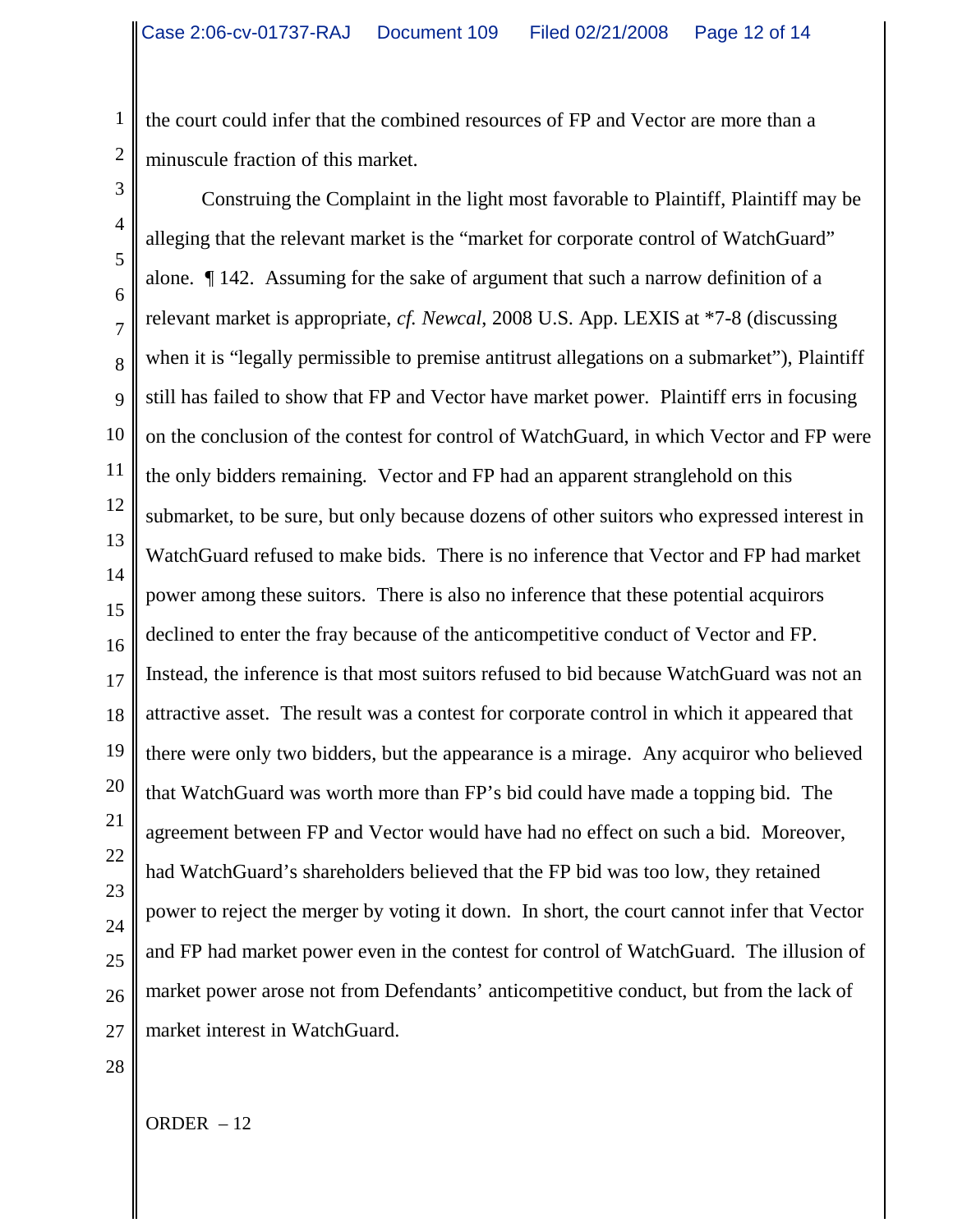The court must dismiss Plaintiff's antitrust claim, because Plaintiff has not alleged the existence of a relevant market in which FP and Vector had market power.

## **IV. CONCLUSION**

For the reasons stated above, the court GRANTS the motion before it (Dkt. # 83), and dismisses Plaintiff's antitrust claim. The court directs the clerk to remove the joinder in the instant motion (Dkt. # 87) from the court's motions calendar. The court finds that no amendment would cure the defects that led the court to dismiss Plaintiff's antitrust claim, and therefore dismisses the claim with prejudice.

10 11 12 13 14 As this order resolves the last of the three motions to dismiss pending in this matter, the court now addresses the extent of Plaintiff's leave to amend its complaint. As to Plaintiff's claims for breach of fiduciary duty, Plaintiff may amend its allegations if it can cure the shortcomings the court identified in its order dismissing those claims (Dkt. # 108). As to Plaintiff's claims under federal securities law, most cannot be salvaged by amended pleadings, for the reasons stated in that order (Dkt. # 107). The sole exception is Plaintiff's claim for insider trading under Rule 10b-5 (17 C.F.R. §§ 240.10b-5, 240.10b-5-1, 240.10b-5-2) based on Vector's acquisition of WatchGuard shares prior to March 23, 2006. Plaintiff may amend its complaint to provide the specificity required under the Private Securities Litigation Reform Act, 15 U.S.C. § 78u-4, to sustain an insider trading claim. Finally, as noted above, no amendment is appropriate as to Plaintiff's antitrust claim.

Plaintiff shall provide an amended complaint no later than March 7, 2008. The amended complaint shall be in "redlined" format or in another format that permits the court to easily identify new or modified allegations, as well as allegations that have been

1

2

3

4

5

6

7

8

9